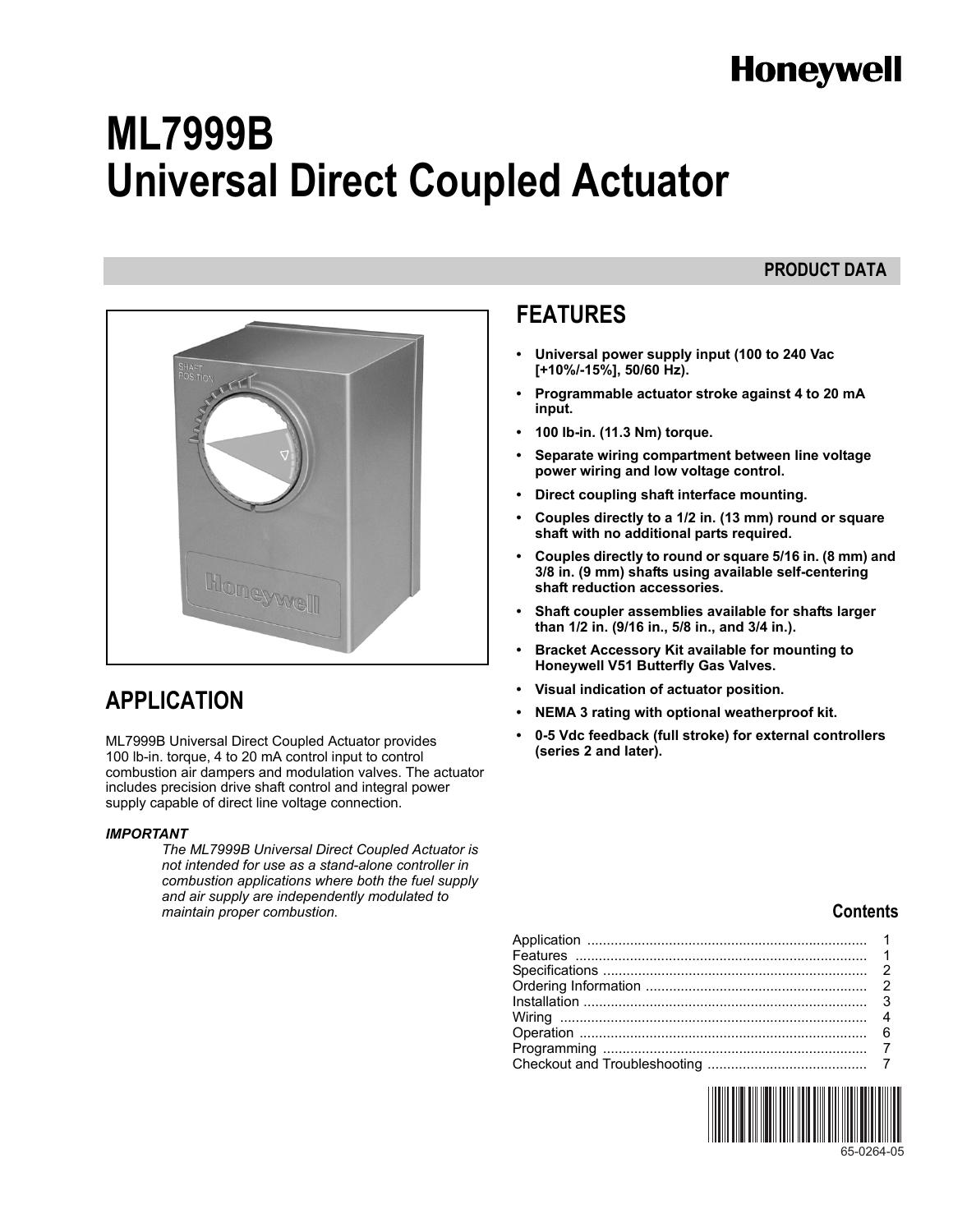# <span id="page-1-0"></span>**SPECIFICATIONS**

#### **Model:**

ML7999B Universal Direct Coupled Actuator. Medium torque electronic actuator with a precision drive shaft control and integral power supply capable of direct line voltage connection.

#### **Dimensions:** See [Fig. 1.](#page-2-1)

#### **Electrical Ratings:**

Power Input: 100 to 240 Vac +10% -15%, 50/60 Hz. Maximum Power Consumption: 15 VA.

#### **Temperature Range:**

Ambient: -40°F to +140°F (-40°C to +60°C). Storage: -40°F to +150°F (-40°C to +66°C).

**Humidity Range (at 95°F [35°C]):** 5 to 95 percent relative humidity, noncondensing.

**Vibration:** 0.0 to 0.5g continuous (V2 level).

### **Control Signal (see [Fig. 9](#page-6-2)):**

Requires a 4 to 20 mA current source. Minimum signal differential (zero to open): 3 mA. Maximum signal range: 3 to 22.5 mA. Minimum programmed angular span (modulation range): 13 degrees.

### **External Feedback signal (see [Fig. 9\)](#page-6-2)**

Full stroke: 0 to 5 Vdc Actual operating range: >0 to <5 Vdc

**Actuator Stroke:** 95° nominal ± 3°, mechanically limited.

#### **Output Hub Position Accuracy:** ±0.1°.

#### **Torque Ratings at Rated Voltages:**

Lift and Hold Minimum: 100 lb-in. (11.3 Nm). Breakaway Minimum: 100 lb-in. (11.3 Nm). Stall Minimum: 100 lb-in. (11.3 Nm). Stall Maximum: 150 lb-in. (17 Nm).

## **Actuator Design Life (at 100 lb-in.):**

Full-Stroke Cycles: 100,000 minimum. Repositions: 2,000,000 minimum.

### **Actuator Timing (90° Travel):**

Standard: 24 to 30 seconds. Derated Cold-Start Timing (from -40°F to -20°F (-40°C to -29°C): 150 seconds maximum.

**Noise Rating:** 55 dBA maximum at 1m during normal operation.

### **Mounting:**

Mounts directly on 1/2 in. (13 mm) round or square shaft. With proper accessories, mounts to 5/16 in. and 3/8 in. (8 mm, 10 mm) round or square shafts; 9/16 in., 5/8 in., and 3/4 in. (14 mm, 16 mm, and 19 mm) round shafts.

#### *IMPORTANT*

*Tighten hub setscrews to a torque of 60 lb-in. ±10 lb-in.*

**Position Indicator:** Visible with cover on device.

Approvals:

Underwriters Laboratories Inc.: File No. 174H.

FM: Approved.

### **Enclosure:** NEMA2.

#### **Accessories:**

201391 Shaft Adapter for 3/8 in. round or square shaft. 32003167-001 Shaft Adapter for 5/16 in. round or square shaft.

32003168-001 Shaft Adapter for 3/4 in. diameter round shaft. 32003168-002 Shaft Adapter for 5/8 in. diameter round shaft. 32003168-003 Shaft Adapter for 9/16 in. diameter round shaft. 32003396-001 V51 Mounting Bracket for 1-1/2 in. and 2 in. valves.

32003396-002 V51 Mounting Bracket for 2-1/2 in., 3 in. and 4 in. valves.

32002935-001 ML7999 Weatherproof Kit Enclosure: NEMA3/IP54.

50036542 Mounting Assembly for Auxiliary Switch 201052A Single Auxiliary Switch 201052B Double Auxiliary Switch

## **ORDERING INFORMATION**

When purchasing replacement and modernization products from your TRADELINE® wholesaler or distributor, refer to the TRADELINE® Catalog or price sheets for complete ordering number.

If you have additional questions, need further information, or would like to comment on our products or services, please write or phone:

- **1.** Your local Honeywell Automation and Control Products Sales Office (check white pages of your phone directory).
- **2.** Honeywell Customer Care
	- 1885 Douglas Drive North
	- Minneapolis, Minnesota 55422-4386

In Canada—Honeywell Limited/Honeywell Limitée, 35 Dynamic Drive, Toronto, Ontario M1V 4Z9.

International Sales and Service Offices in all principal cities of the world. Manufacturing in Australia, Canada, Finland, France, Germany, Japan, Mexico, Netherlands, Spain, Taiwan, United Kingdom, U.S.A.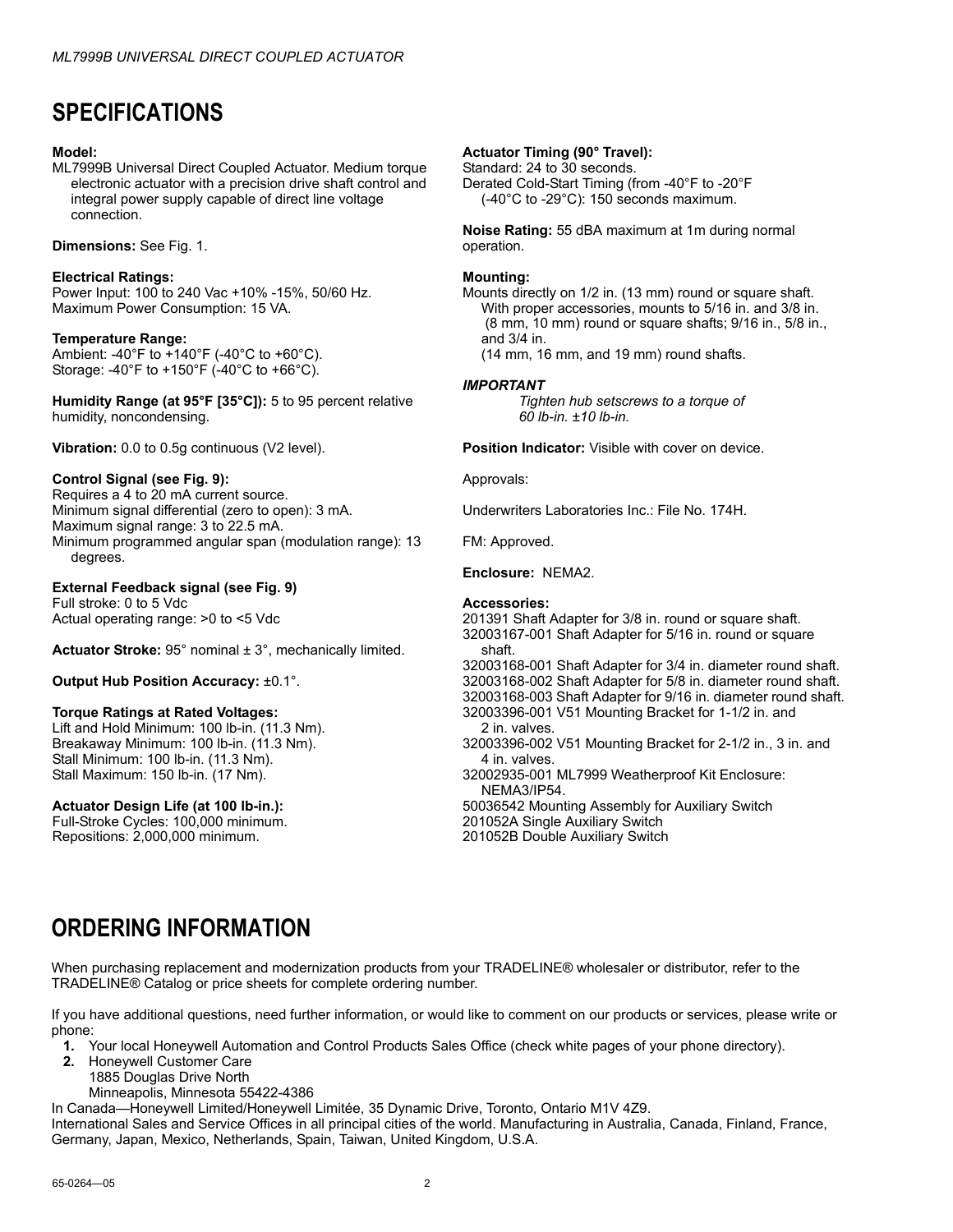

**Fig. 1. ML7999 dimensions in in. (mm).**

<span id="page-2-1"></span>

<span id="page-2-2"></span>**Fig. 2. V5197A Firing Rate Gas Valve, with mounting bracket (included) and ML7999 Actuator (not supplied), dimensions in in. (mm).**

## <span id="page-2-0"></span>**INSTALLATION**

## **When Installing this Product...**

- **1.** Read these instructions carefully. Failure to follow them could damage the product or cause a hazardous condition.
- **2.** Check the ratings given in the instructions and on the product to make sure the product is suitable for your application.
- **3.** Installer must be a trained, experienced service technician.
- **4.** After installation is complete, check out product operation as provided in these instructions.

# **WARNING**

**Fire or Explosion Hazard. Can cause property damage, severe personal injury, or death.** Tighten the hub setscrews (4) to a torque of 60 lb-in. (7 N•m).

# **WARNING**

**Electrical Shock Hazard. Can Cause serious injury or death.**  Disconnect power supply before installation.

## **Location**

7-1/8 (181)

3-25/32 (96)

↟

M17528

# **CAUTION**

**Actuator Damage Hazard. Deteriorating vapors and acid fumes can damage the actuator metal parts.** Install actuator in areas free of acid fumes and other deteriorating vapors.

# **CAUTION**

## **Equipment Damage Hazard.**

**Temperature extremes will damage actuator.** Do not locate actuator where ambient temperatures will exceed the limits listed in the Specifications section.

# $^\prime\hspace{-1.5pt}$  CAUTION

#### **Equipment Damage Hazard. Excessive vibration will damage actuator.** Do not locate actuator where vibration will exceed the limits listed in the Specifications section.

## **Mounting ML7999 Actuator**

The actuator mounts on a 1/2 in. horizontal or vertical shaft. Using the self-centering shaft reducer (included), the actuator can be mounted on a 5/16 in. or 3/8 in. shaft. For shafts larger than 5/16 in., adapters are available.

When using the self-centering shaft reducer; insert the reducer into the actuator hub, opposite of the setscrews.

# $\mathop{?}\nolimits\backslash$  CAUTION

**Equipment Damage Hazard. Lateral forces on actuator hub will damage actuator.** Ensure actuator is mounted with shaft centered in

actuator hub.

- **1.** Place the actuator over the shaft, see [Fig. 2.](#page-2-2)
- **2.** Position and seat the actuator.
- **3.** Rotate the shaft to match the actuator position.<br>**4.** Install the mounting bracket accessory (not incl
- **4.** Install the mounting bracket accessory (not included), if needed. See [Fig. 3.](#page-3-1)
- **5.** Partially tighten hub setscrews to ensure actuator seats firmly against mounting bracket with shaft centered in hub.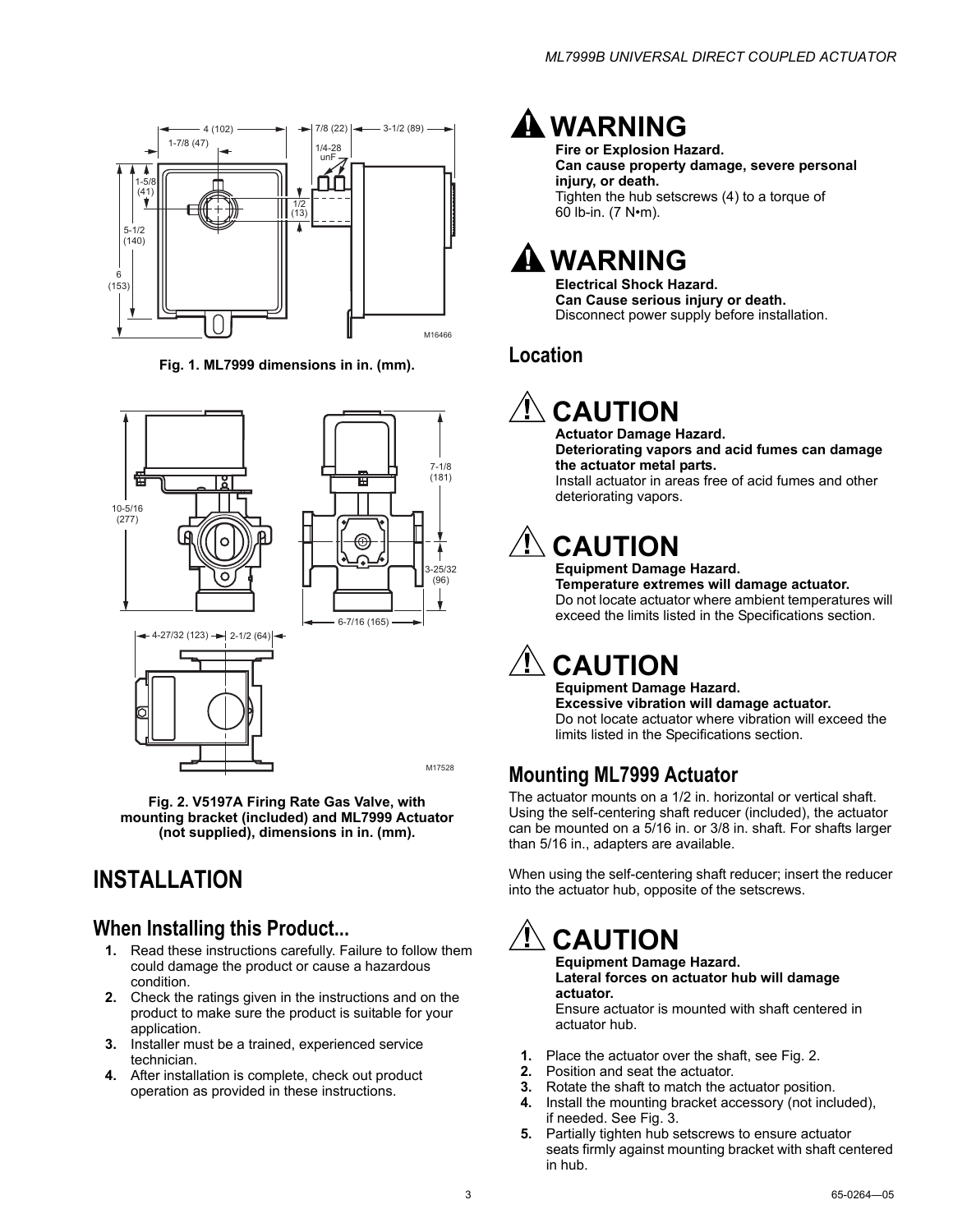- **6.** Tighten the anti-rotation bolt to the torque recommendation for the selected bolt/nut.
- **7.** Tighten the hub setscrews (4) against the shaft to a torque of 60 lb-in.

## **Mounting the ML7999 Actuator on V5197A Firing Rate Gas Valve.**

# **WARNING**

**Explosion Hazard and Electrical Shock Hazard. Can cause explosion, serious injury or death.**

- 1. Turn off gas supply before starting installation.
- 2. Disconnect power supply for valve actuator before beginning installation and wiring. More than one disconnection can be involved.
- **1.** Attach the mounting bracket for the ML7999 Actuator (supplied with the V5197 Valve) in the position that best suits the valve location, access space and wiring requirements.
- **2.** Place the short end of the V5197 valve drive stem in the top of the V5197 Valve drive so that the rectangular portion of the drive stem is inside the valve drive.
- **3.** Mount the ML7999 Actuator on the V5197 Valve using the correct self-centering shaft reducer and secure the actuator to the mounting bracket with the supplied screws. Note that the self-centering shaft reducer must be inserted into actuator hub, opposite of the setscrews.
- **4.** Tighten the hub setscrews (4) against the shaft to a torque of 60 lb-in.
- **5.** Wire the ML7999 Actuator per the instructions in the Wiring section.
- **6.** Restore power to the system.



M17683 1 ML7999 MUST BE MOUNTED PARALLEL WITH MOUNTING BRACKET.

<span id="page-3-1"></span>



**Fig. 4. Mounting ML7999 with mounting bracket accessory.**

# <span id="page-3-0"></span>**WIRING**



**Can cause serious injury or death.** Disconnect power supply before installation.

All wiring must comply with local electrical codes, ordinances and regulations. The ML7999B is designed for used with a Class 2 power supply for the 4-20 mA controller.

## *IMPORTANT*

*Run line voltage and low voltage wiring in separate conduit to avoid signal interference.*

## **Earth Ground.**

Earth ground is required for proper operation of the system. Earth ground provides a connection between the subbase and the control panel of the equipment.

The earth ground must be capable of conducting enough current to blow the fuse or breaker in the event of an internal short.

- **1.** Use wide straps or brackets to provide minimum length, maximum surface area ground conductors. If a leadwire must be used, use 14 AWG copper wire.
- **2.** Make sure that mechanically tightened joints along the ground path are free of nonconductive coatings and protected against corrosion on mating surfaces.

## **Preparation**

Use OEM-supplied 1/2 in. conduit connectors in the low- and line-voltage base openings; the motor has separate line- and low-voltage wiring compartments.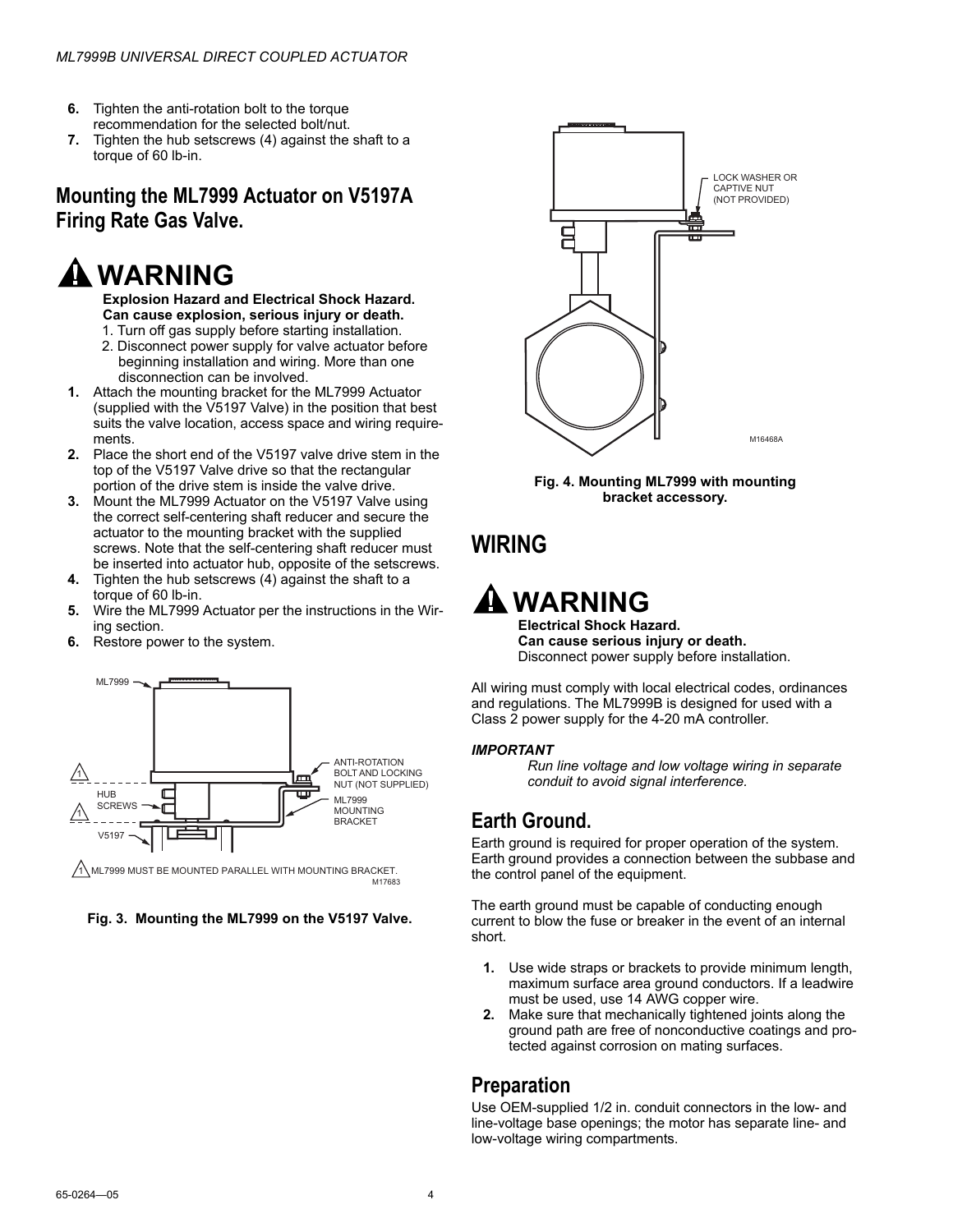## **Wiring Procedures**

## *IMPORTANT*

*Device must be hardwired.*

- **1.** Remove the cover from the actuator.
- **2.** Pull back the snap-locks while opening the low-voltage compartment. See [Fig. 5](#page-4-0).
- **3.** Wire the low-voltage circuit to the 4-20 mA controller. See Fig. 6 for typical wiring connections.
- **4.** Close the low-voltage compartment.
- **5.** Wire the line-voltage circuit. See Fig. 6 for typical wiring connections.
- **6.** See Fig. 6 and 7 for wiring the 0-5 Vdc Feedback Signal and reference voltage to an external controller. Keep this wiring in the same conduit as the 4-20mA control signal wiring.
- **7.** Replace the cover on the actuator.



<span id="page-4-0"></span>**Fig. 5. Opening ML7999B low-voltage wiring compartment**



M27758A

**Fig. 6. Interior layout of ML7999B.**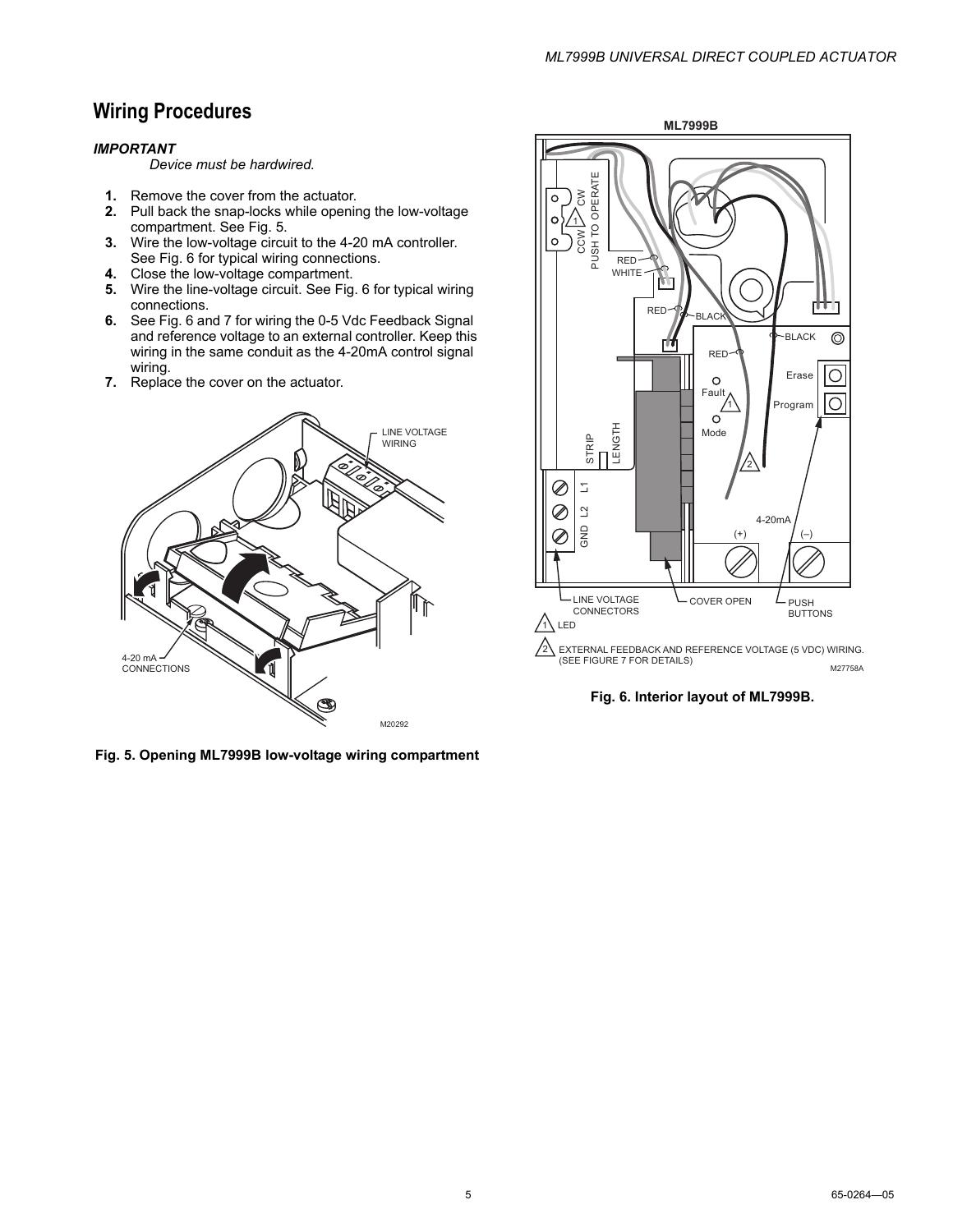

M31167

### **Fig. 7. Typical ML7999B wiring.**

## <span id="page-5-0"></span>**OPERATION**

The ML7999B Universal Direct Coupled Actuator may be used to operate a variety of applications, including HVAC and combustion, or any other application requiring up to 100 lb-in. torque. The actuator incorporates a unique and simple software algorithm to set up the stroke of the actuator, based as a function of a 4-to-20 mA input controller.



**Explosion Hazard.**

**Can cause severe injury, death or property damage.** Do not use the actuator in non-supervised fuel-air ratio control systems or in other hazardous installations unless a fail-safe control system is also present. The ML7999B is not a safety rated device.

The actuator has a position indicator that shows shaft position. As the indicator moves with the shaft, it provides an angular representation of the shaft position.

#### *IMPORTANT*

*When the cover is removed and replaced, the position indicator will not operate until manually rotated clockwise to engage it. An audible click indicates the position indicator is engaged.*

NOTE: While installing the actuator, the hub can be manually driven using the push buttons located under the cover. The buttons are labeled CW and CCW. To use them, the only required wiring connections are L1, L2, and GND.

> A momentary push and release of the button will result in the actuator shaft moving 0.1 degree in the direction of the button pushed. Pushing and holding the button will cause the actuator shaft to move in the direction of the button pushed for as long as the button is held in or until the shaft reaches the end of travel in the direction of the button pushed.

NOTE: See [Table 1](#page-5-1) for actuator manual interface blink pattern.

#### **Table 1. Actuator manual interface blink pattern.**

<span id="page-5-1"></span>

| I FD              | <b>Meaning</b>         |  |
|-------------------|------------------------|--|
| <b>Fast Blink</b> | Actuator unconfigured. |  |
| <b>Slow Blink</b> | Actuator configured.   |  |
| Steady On         | Actuator has failed.   |  |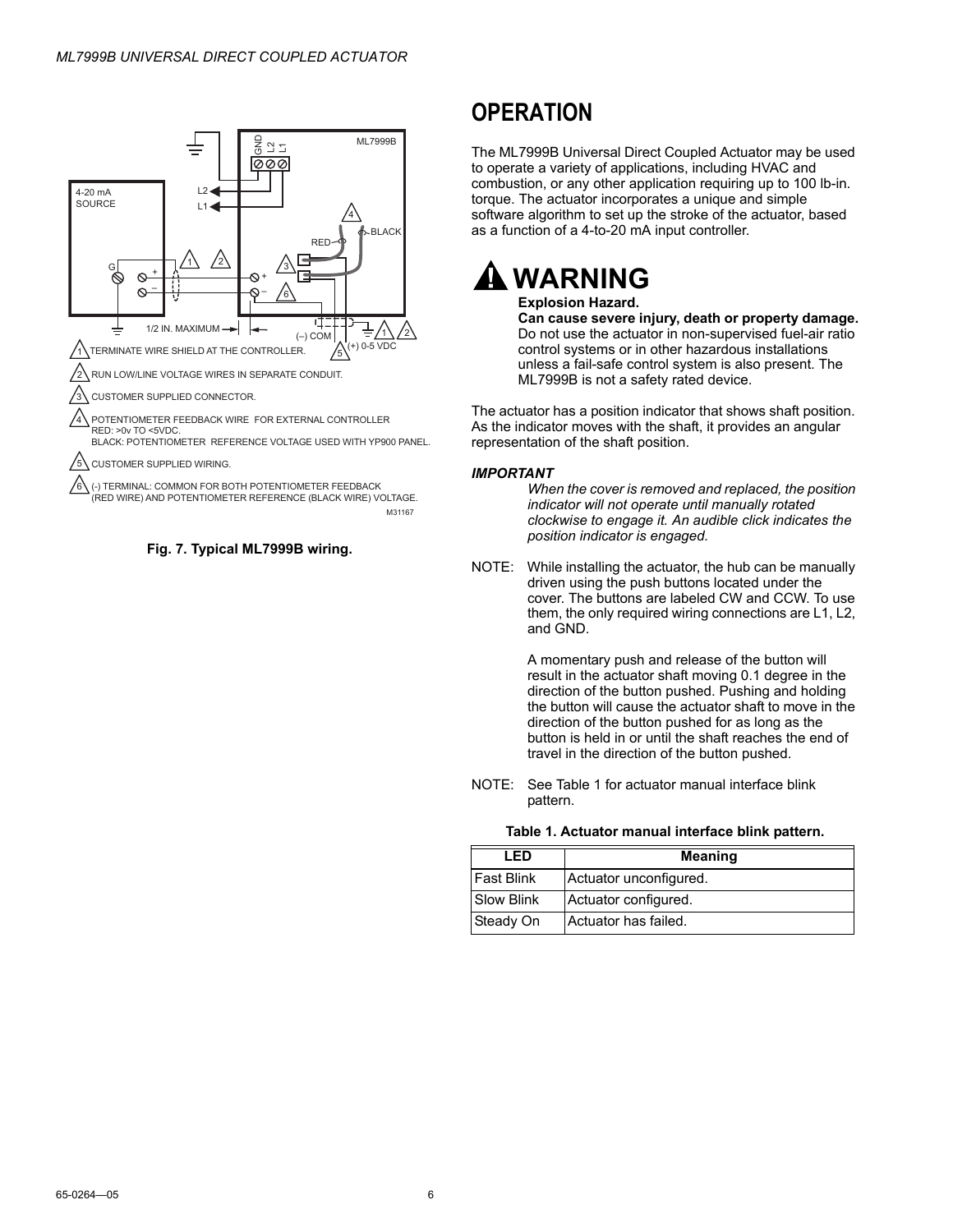## <span id="page-6-0"></span>**PROGRAMMING**

## **4 to 20 mA Configurable Actuator Interface (Fig. 8)**

The MODE LED prompts the user through the required steps to configure the actuator interface. The operator shall use the actuator manual movement keys (upper left) to advance the actuator to the appropriate positions. The user must press and hold the interface card push buttons until the user notes a fast flash followed by a solid on condition in order for the command to be acknowledged.

Upon powering, an unconfigured actuator will come up with a 5-flash blink pattern on the green MODE LED and with the green actuator LED flashing fast. If this does not occur, see Erasing Actuator Configuration instructions, below.

Any time an error occurs, you may receive a fault blink code from the fault LED. See Programming Fault Codes [\(Table 3 on](#page-8-0)  [page 9](#page-8-0)) or Operating Fault Codes [\(Table 4 on page 10\)](#page-9-0) for details. Press and hold both ERASE and PROGRAM keys to clear the condition after making the directed correction. The actuator will automatically clear and attempt a re-start 60 seconds after the occurrence of a lockout.

## **MODE LED Programming Sequence (Fig. 9).**

NOTE: A-A are actuator fixed cw/ccw mechanical stops. When setting 5-flash and 4-flash settings, move actuator **5** degrees off mechanical fixed stops.

## **5-Flash**

Move the actuator to the desired CCW or CW endpoint of the system (valve or damper). Press the PROGRAM button until the programming sequence is noted.

## **4-Flash**

Move the actuator to the desired CW or CCW endpoint of the system (valve or damper). Press the PROGRAM button until the programming sequence is noted.

## **3-Flash**

Move the actuator to the desired maximum or minimum modulation position with appropriate current source value to lock that endpoint of the modulation range. Press the PROGRAM button until the programming sequence is noted.

## **2-Flash**

Move the actuator to the desired minimum or maximum modulation position with appropriate current source value to lock that endpoint of the modulation range. Press the PROGRAM button until the programming sequence is noted.

## **1-Flash**

Firing rate interface is fully configured. The actuator manual interface LED changes from a fast to a slow flash rate.

Once the modulation band (see [Fig. 9](#page-6-2)) has been established, the external Feedback Signal voltage can be measured (com [-] to 0-5 Vdc [+]; see Fig. 7) at 4 mA input and at 20 mA input to determine the Feedback voltage range for the external controller.

## **Erasing Actuator Configuration**

The actuator may be erased one step at a time. To bring a configured actuator to an unconfigured state, press and hold the ERASE key until the programming sequence is acknowledged; repeat four times.



## **Fig. 8. 4 to 20 mA configurable firing rate interface.**



**Fig. 9. MODE LED programming sequence.**

# <span id="page-6-2"></span><span id="page-6-1"></span>**CHECKOUT AND TROUBLESHOOTING**

## **Checkout and Troubleshooting**

If the actuator does not operate properly during Checkout, perform the following troubleshooting steps. Perform these steps before replacing the actuator:

- **1.** Check the actuator label to make sure the power and control signal requirements are correct for the application.
- **2.** Check for the presence of 120-240 Vac at the actuator (L1) and (L2) connections when the actuator should be driving. If the voltage is not present or is low, check the power supply.
- **3.** Ensure actuator stroke matches stroke of damper or valve.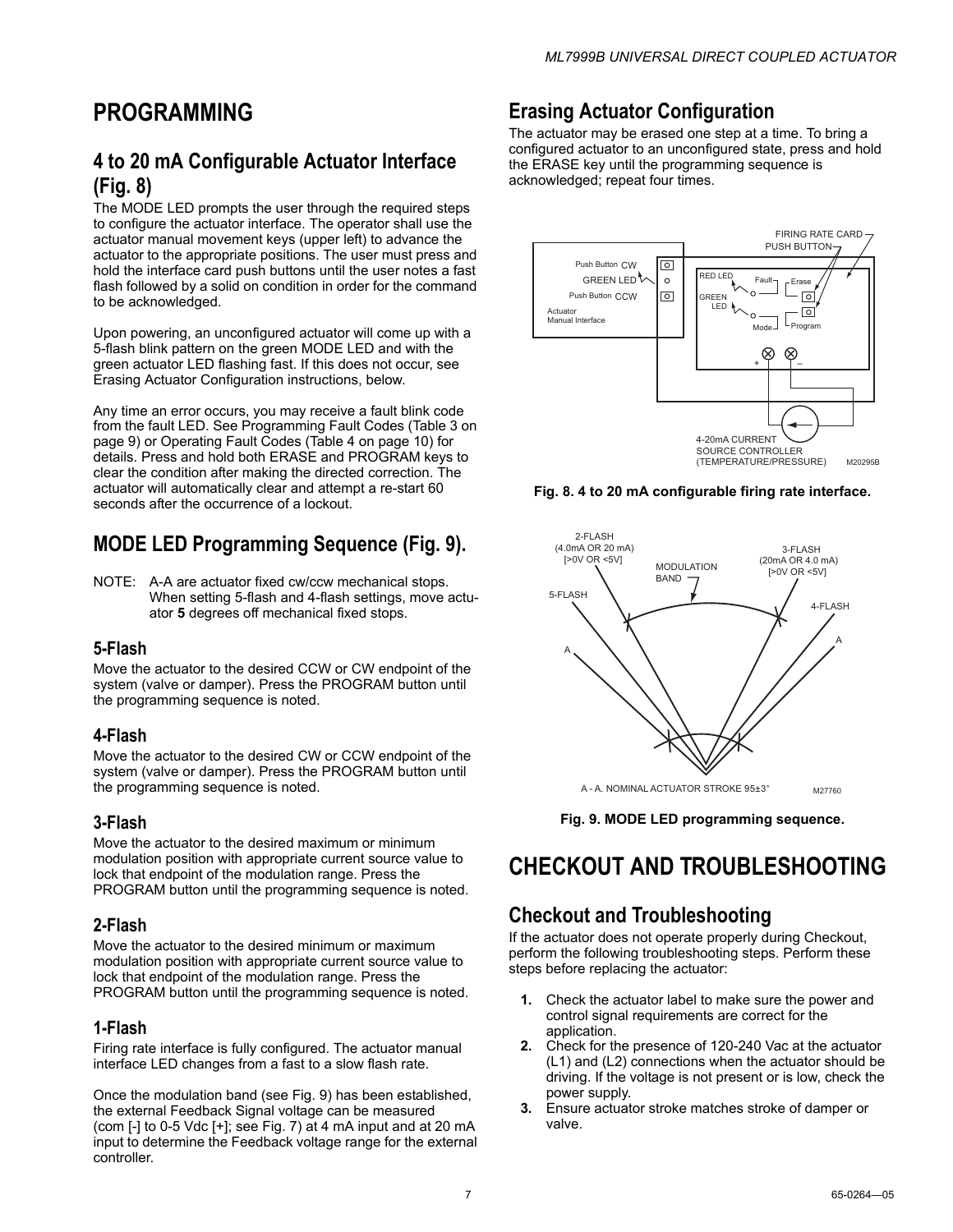- a. Remove the cover.
- b. Press the button labeled CW. The actuator should drive the device clockwise.
- c. Press the button labeled CCW. The actuator should drive the device counterclockwise.
- **4.** If the actuator operates properly, check the controller for proper input signals.
- **5.** If the actuator does not drive, remove power, disconnect the actuator hub, and try to turn the shaft of the valve or damper clockwise and counterclockwise. If the shaft turns freely throughout the 90-degree stroke and the actuator is installed properly, replace the actuator.
- **6.** If the valve or damper shaft does not turn freely for the full 90 degrees, check for binding. If necessary, adjust mounting to prevent binding.
- **7.** If the valve or damper shaft does not turn freely, fix or replace the device.
- **8.** If the valve or damper shaft turns, reconnect the actuator and line voltage wiring and drive the actuator hub clockwise and counterclockwise. If the actuator does not drive, replace the actuator.

**9.** If the actuator and device shaft turn freely, remount the actuator to the device according to instructions in the Installation section. Make sure the actuator does not bind and that the actuator and device are both at the same clockwise or counterclockwise end stop when assembled. Hook up the wires and repeat the checkout and troubleshooting procedures.

The following tables and descriptions of the ML7999B can be used to assist in the checkout and troubleshooting of the device.

[Table 2 on page 8](#page-7-0) describes the operation of the Erase and Set (Program) push buttons.

[Table 3 on page 9](#page-8-0) describes the error codes that can occur during the programming of a point. The point is not saved. The error must be corrected prior to setting (programming) the point. The fault (red) LED will continue to flash this error code.

[Table 4 on page 10](#page-9-0) describes the lockout fault codes.

<span id="page-7-0"></span>

| <b>Push Button</b>   | <b>State</b>                                                         | <b>Action</b>                                                                                                                                                                                                                                                                                                                                                                       | <b>MODE LED</b>                                                                                                                                                                                                                                            |
|----------------------|----------------------------------------------------------------------|-------------------------------------------------------------------------------------------------------------------------------------------------------------------------------------------------------------------------------------------------------------------------------------------------------------------------------------------------------------------------------------|------------------------------------------------------------------------------------------------------------------------------------------------------------------------------------------------------------------------------------------------------------|
| Erase                | Pressed and held for less<br>than three seconds, then<br>released.   | None                                                                                                                                                                                                                                                                                                                                                                                | Fast steady blinks while the button is<br>held. When the button is released, the<br>LED will resume flashing the current<br>device status.                                                                                                                 |
|                      | Pressed and held for<br>longer than three<br>seconds, then released. | Change to the previous point<br>programmed when the button is released.<br>If the current point to be programmed<br>was the first limit, then all configuration<br>data is set to zero (factory) and the<br>device is reset.                                                                                                                                                        | Fast steady blinks for three seconds,<br>then steady On while the button is held.<br>After button is released, the LED will<br>resume flashing the current device<br>status.                                                                               |
| Program              | Pressed and held for less<br>than three seconds.                     | None                                                                                                                                                                                                                                                                                                                                                                                | Fast steady blinks while the button is<br>held. When the button is released, the<br>LED will resume flashing the current<br>device status.                                                                                                                 |
|                      | Pressed and held for<br>longer than three<br>seconds.                | Attempt to program the current limit<br>position and/or firing rate values into<br>nonvolatile memory. If the values are<br>accepted, the device will transition to the<br>next state and flash the MODE LED<br>appropriately. If the values are<br>unacceptable, the device will remain in<br>the current state and the Fault LED will<br>flash the corresponding user error code. | Fast steady blinks for three seconds,<br>then steady On while the button is held.<br>After button is released, the LED will<br>resume flashing the current device<br>status.                                                                               |
| Erase and<br>Program | Pressed and held for less<br>than three seconds.                     | None                                                                                                                                                                                                                                                                                                                                                                                | Fast steady blinks while the button is<br>held. When the button is released, the<br>LED will resume flashing the current<br>device status.<br>If there is a fault present, the MODE LED<br>will be Steady On. The Fault LED will be<br>fast steady blinks. |
|                      | Pressed and held for<br>longer than three<br>seconds.                | Erase an existing nonvolatile lockout<br>condition, reset the device and attempt to<br>run. All configured data remains.                                                                                                                                                                                                                                                            | Both LED steady On because lockout<br>condition is present.                                                                                                                                                                                                |

## **Table 2. Erase and Set (Program) Push Button Operation.**

## **User Error Code (Table 3)**

The user error code is indicated by the blinks and flashes of the LED. All codes consist of two digits. The tens' digits are indicated by a series of slow blinks while the ones' digits are indicated by a series of short flashes after the slow tens' digit. For example, user error code 64 consists of six slow blinks followed by four fast flashes.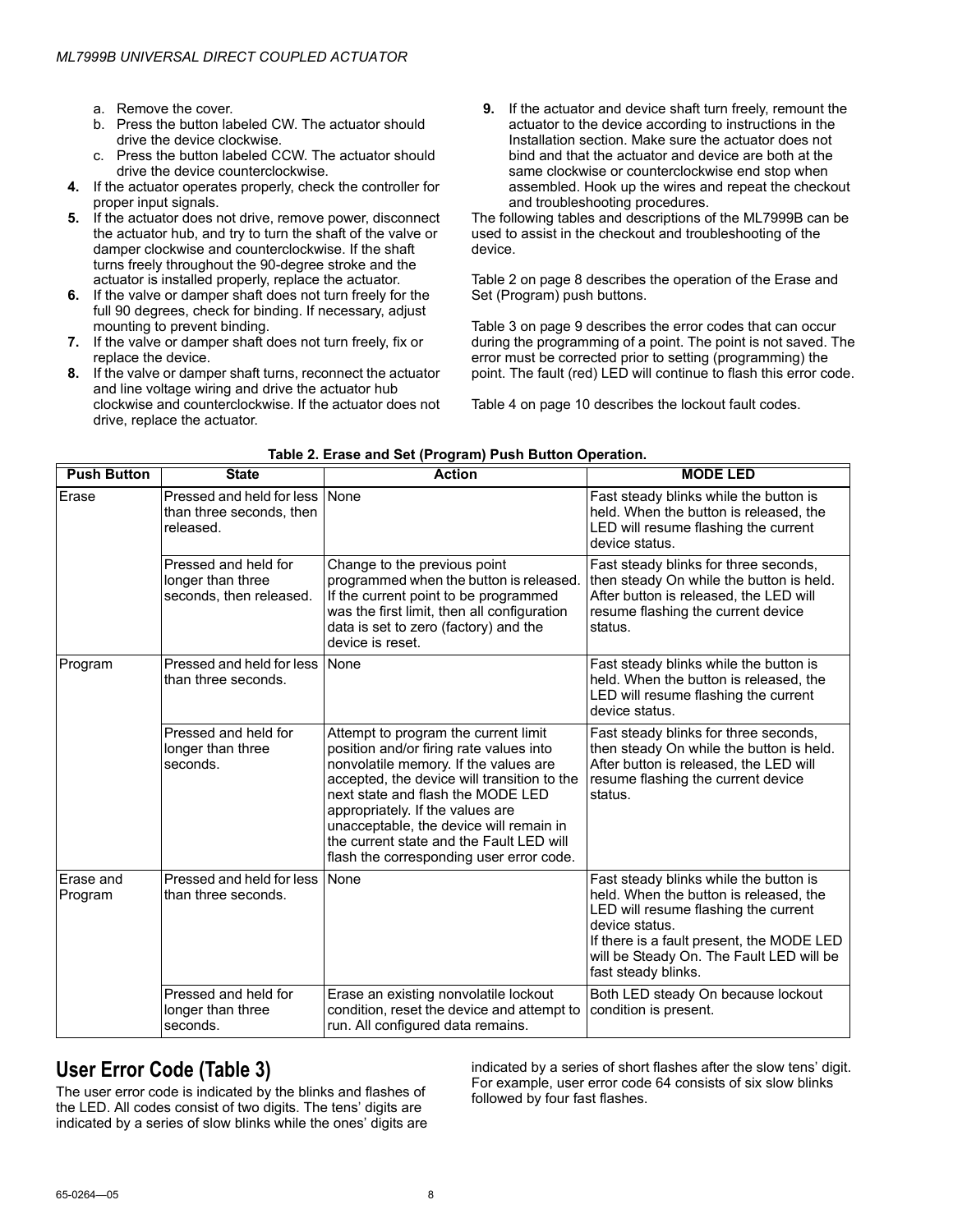<span id="page-8-0"></span>

| <b>MODE LED</b>                                  | <b>Error Code</b> | <b>User Error Description</b>                                                                                                  | <b>Corrective Action</b>                                                                                                                                                                                                                                                                                                                                                                                                             |
|--------------------------------------------------|-------------------|--------------------------------------------------------------------------------------------------------------------------------|--------------------------------------------------------------------------------------------------------------------------------------------------------------------------------------------------------------------------------------------------------------------------------------------------------------------------------------------------------------------------------------------------------------------------------------|
| 4 Blinks (Setting<br>second travel limit)        | 12                | The actuator stroke limits are too close.<br>The actuator stroke limits must be more<br>than 15 degrees apart.                 | Move the actuator in the clockwise /<br>counterclockwise direction to increase the span<br>of these limits. Choose one of the following:<br><b>1.</b> Move the second actuator stroke limit and<br>attempt to program the new position.<br>2. Press and hold the ERASE button to<br>erase existing data and set new positions<br>for the first and second actuator stroke<br>limits.                                                 |
| 3 Blinks (Setting                                | 13                | Modulation limit is beyond or too close<br>to one of the actuator stroke limits. The                                           | Move the actuator in the appropriate direction to                                                                                                                                                                                                                                                                                                                                                                                    |
| first modulation<br>limit)                       | 14                | limit must be more than one degree<br>away from the actuator stroke limits.                                                    | ensure that the current actuator position is<br>within the actuator stroke limits and more than<br>one degree away from the actuator stroke limit.                                                                                                                                                                                                                                                                                   |
| 2 Blinks (Setting<br>second modulation<br>limit) | 15                | The 4-20 mA modulation limits are too<br>close. The 4-20 mA modulation limits<br>must be separated by more than 13<br>degrees. | Move the actuator in the appropriate direction to<br>increase the span of these limits. Choose one of<br>the following:<br>1. Move the second modulation limit and<br>attempt to program the new position.<br>2. Press and hold the ERASE button to<br>erase existing data and set new positions<br>for the first and second modulation limits                                                                                       |
|                                                  | 16                | Minimum and Maximum Firing Rate<br>values are too close. Must be separated<br>by more than 3 mA.                               | Increase the span of the Firing Rate input:<br>1. Ensure that the 4 to 20 mA input is<br>correctly connected.<br>2. If the 4 to 20 mA source is adjustable,<br>choose one of the following:<br>a. Increase the Second Firing Rate<br>value and attempt to program the new<br>position.<br>b. Press and hold the Erase button to<br>erase existing data and set new<br>positions for the Modulation Limits<br>and Firing Rate values. |
|                                                  | 17                | Minimum and Maximum Firing Rate<br>values (slope) are too steep.                                                               | Decrease the firing rate value. Ensure that the<br>4-20 mA source is properly connected and<br>functioning correctly.                                                                                                                                                                                                                                                                                                                |
|                                                  | 18                | Minimum and Maximum Firing Rate<br>values (slope) are too flat.                                                                | Increase the firing rate value. Ensure that the<br>4-20 mA source is properly connected and<br>functioning correctly.                                                                                                                                                                                                                                                                                                                |
|                                                  | 19                | The firing rate input value is too low. The<br>minimum allowable firing rate is 3 mA.                                          | Increase the firing rate value. Ensure that the<br>4-20 mA source is properly connected and<br>functioning correctly.                                                                                                                                                                                                                                                                                                                |
|                                                  | 21                | The firing rate input value is too high.<br>The maximum allowable firing rate is<br>22.5 mA.                                   | Decrease the firing rate value. Ensure that the<br>4-20 mA source is properly connected and<br>functioning correctly.                                                                                                                                                                                                                                                                                                                |

## **Table 3. Programming Error Codes.**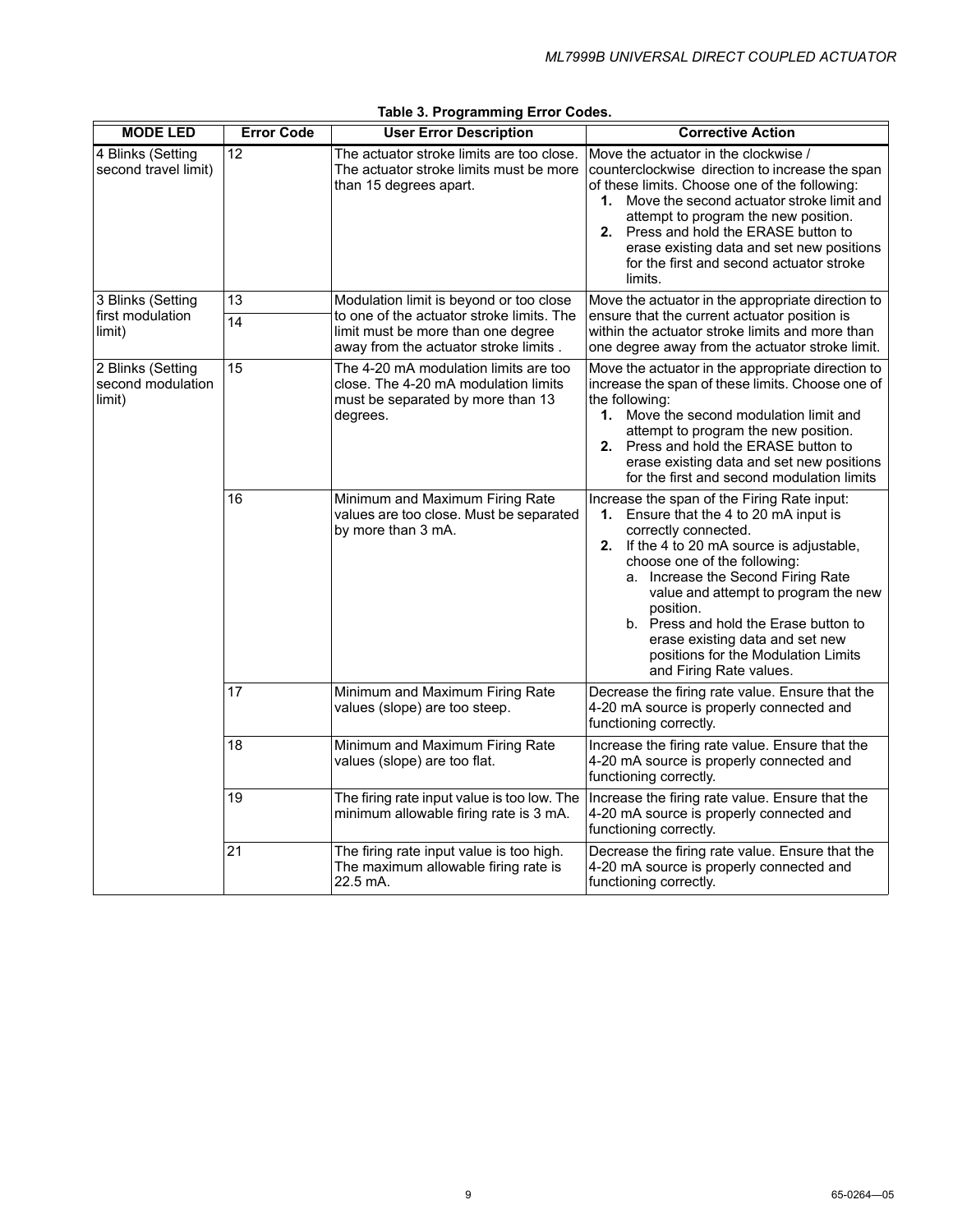<span id="page-9-0"></span>

| Fault/<br><b>Blink</b><br>Code | <b>Description</b>        | <b>Corrective Action</b>                                                            |
|--------------------------------|---------------------------|-------------------------------------------------------------------------------------|
| 29                             | Internal error-ISR check. | Reset control. <sup>a</sup>                                                         |
| 31                             | Internal fault-A2D Range. | Reset control. <sup>a,c</sup>                                                       |
| 58                             | Stuck Program button.     | Check for stuck button.                                                             |
| 59                             | Stuck Erase button.       | Check for stuck button.                                                             |
| 64                             | Internal memory fault.    | Reset control. <sup>a</sup><br>Reprogram the actuator.                              |
| $\overline{71}$                | Motor offline.            | Reset control. Check actuator wiring and for stuck damper/<br>valve. <sup>b,c</sup> |
| 82                             | Motor speed too slow.     | Check for stuck damper/valve.b,c                                                    |
| 83                             | Actuator nonresponsive.   | Check actuator wiring and stuck damper/valve. <sup>b,c</sup>                        |

#### **Table 4. Fault listings and descriptions.**

<sup>a</sup> It is possible that a random external electrical noise has caused a fault checking algorithm to be detected. Resetting the actuator (press and hold both PROGRAM and ERASE buttons) will allow recalculation of the fault and, if it is not a hard failure, the device will continue to operate. If the condition will not clear, the device must be replaced.

b Verify actuator total resistance and wiper measurements; check the ability of the actuator to travel full stroke using the manual override buttons in the actuator. Verify input power to the actuator. If the actuator is not functioning, replace the actuator.

c Make sure that all internal plug-in headers are properly seated.

NOTE: The ML7999B will clear all lockout conditions and attempt a restart by itself every 60 seconds (Except for faults 64 and 71).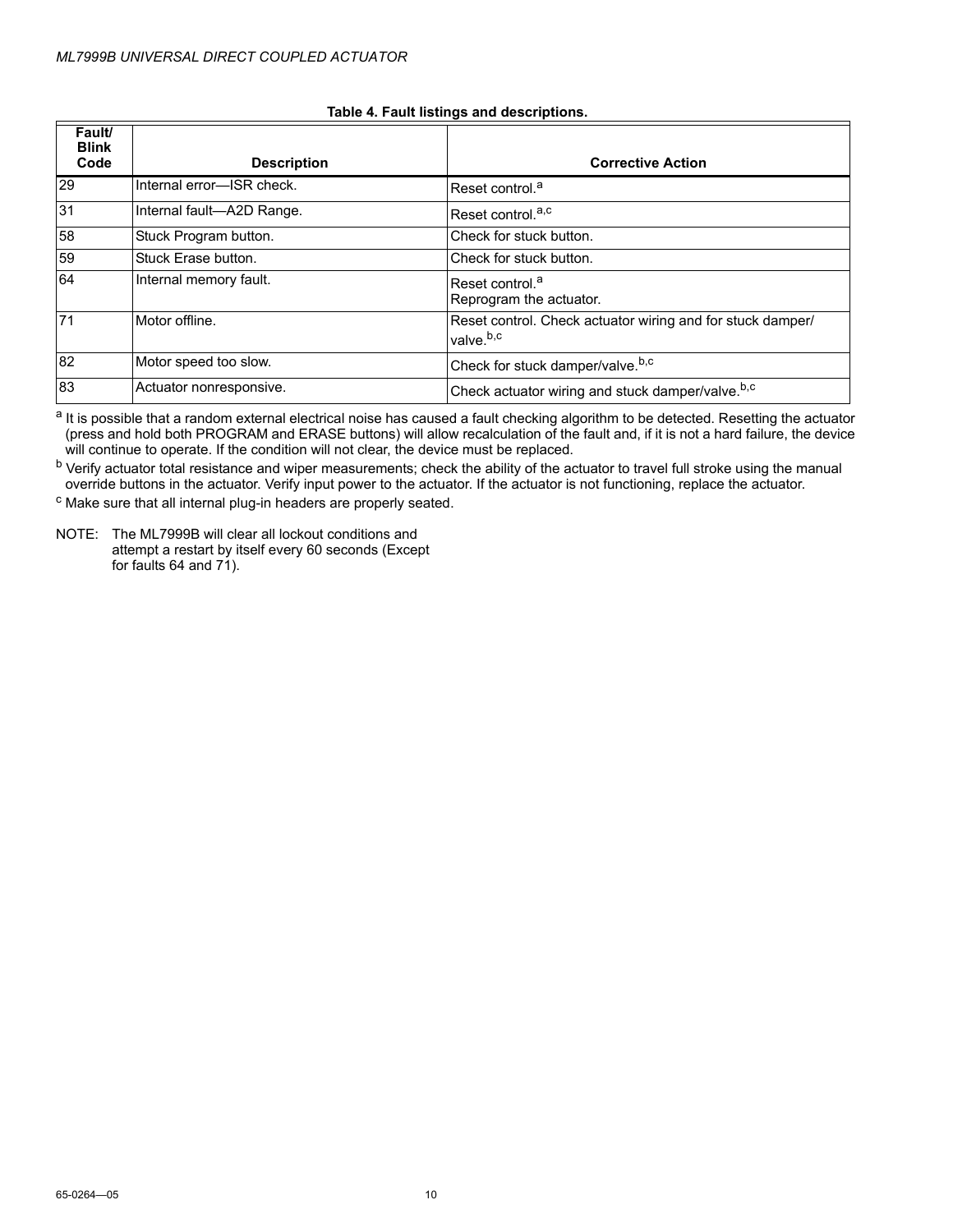*ML7999B UNIVERSAL DIRECT COUPLED ACTUATOR*